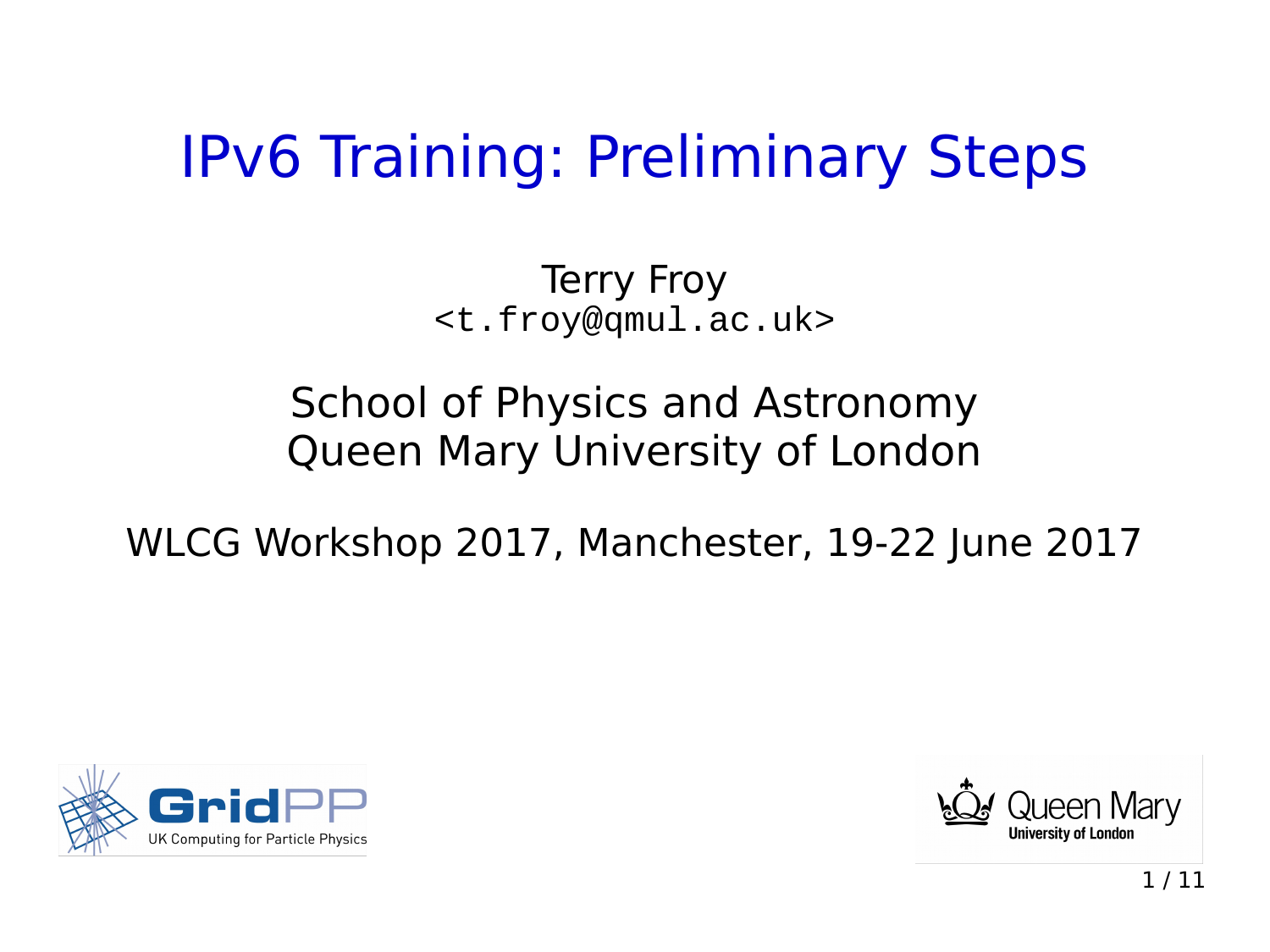### **Requirements**

- Internet connectivity (IPv4 or IPv6).
- HTML5-capable browser.
- A username and password for the training environment.



Terry Froy (qmul.ac.uk) 21st June 2017

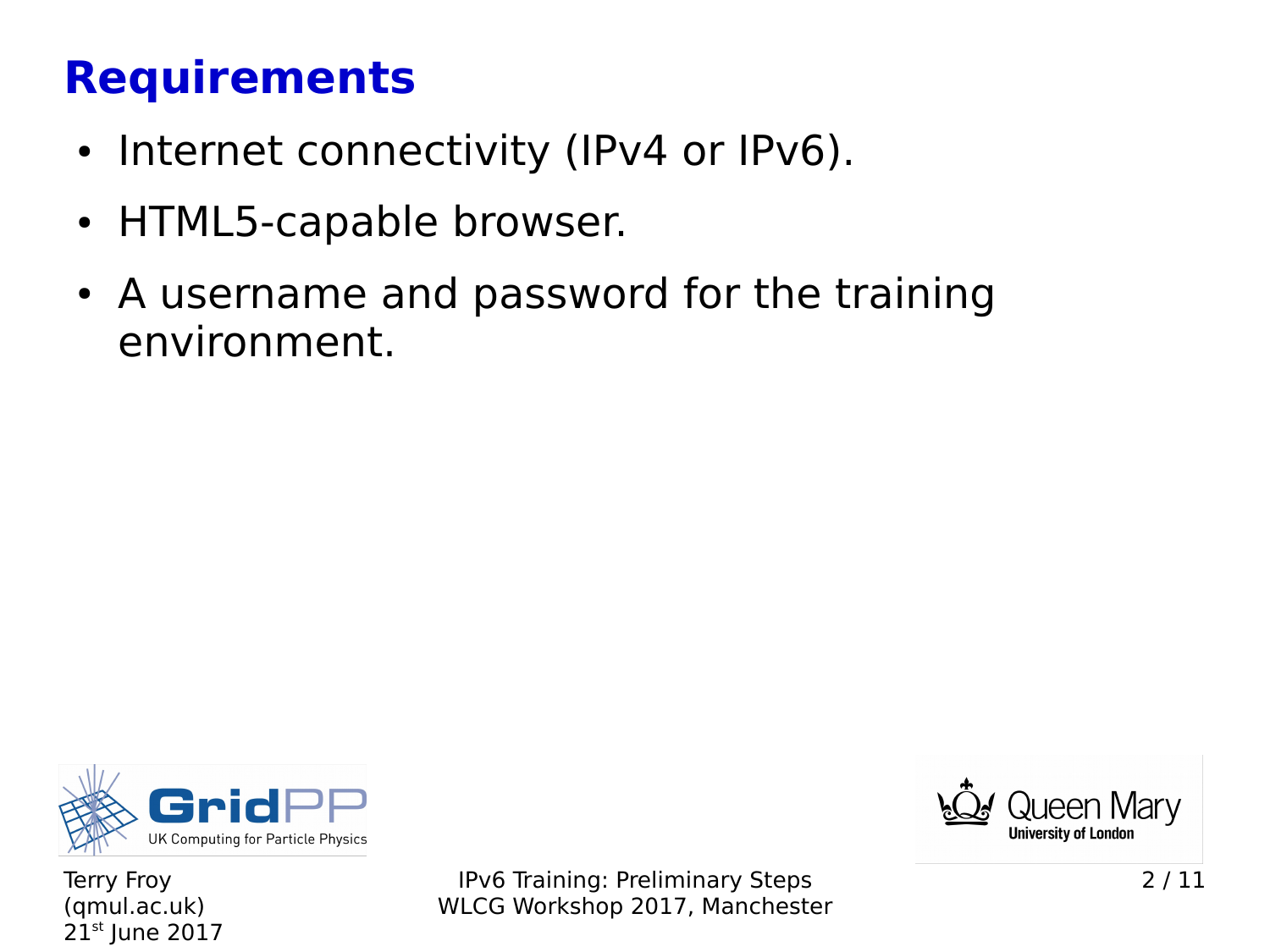### **Accessing the Training Environment**

- Open your browser.
- Access the following URL:

# https://manage.wlcg.esc.qmul.ac.uk/



Terry Froy (qmul.ac.uk)  $21<sup>st</sup>$  June 2017

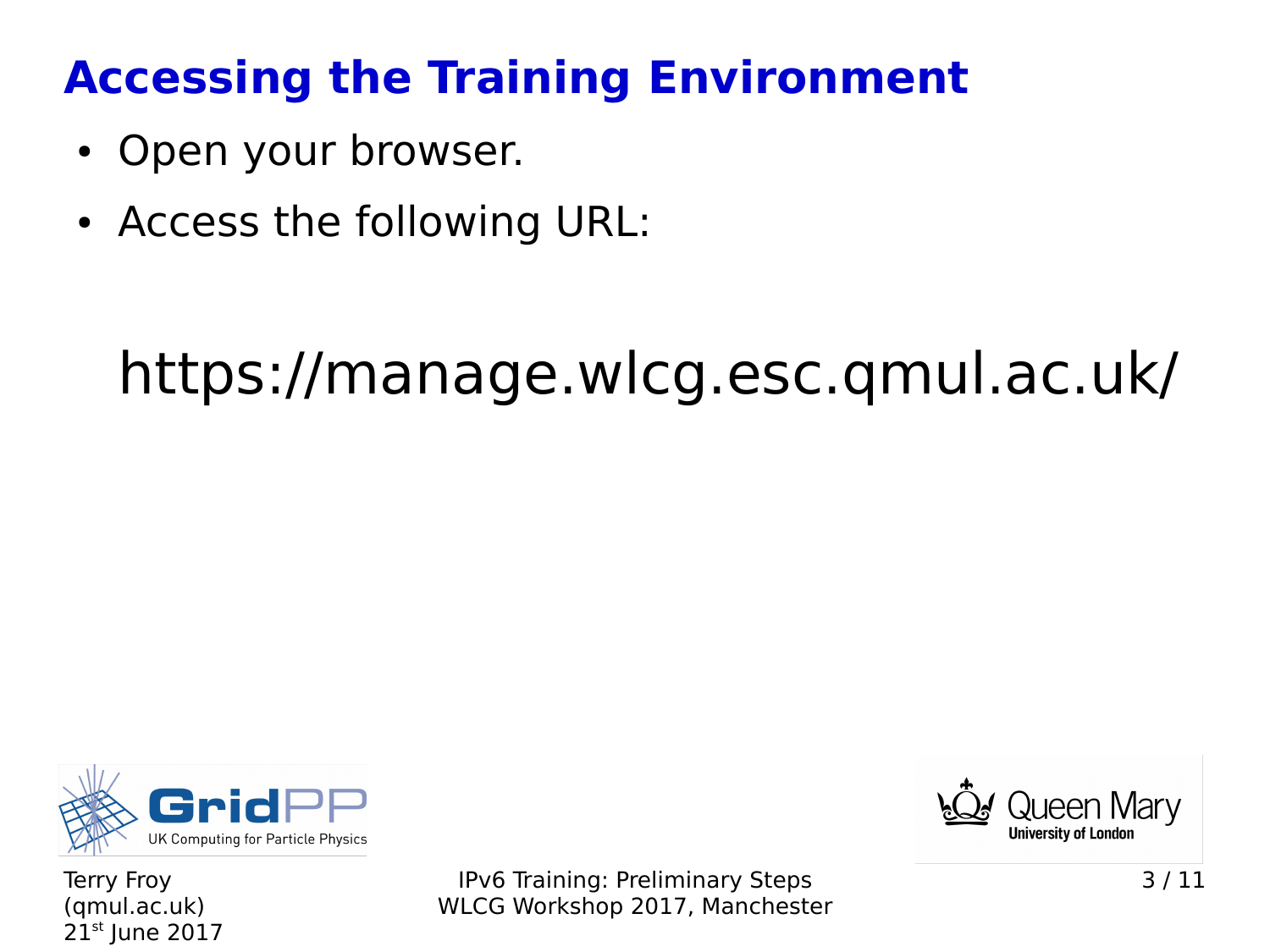# **Logging in to the Training Environment**

• You will be presented with:

| <b>Proxmox VE Login</b> |                                         |
|-------------------------|-----------------------------------------|
| User name:              |                                         |
| Password:               |                                         |
|                         | Realm: Proxmox VE authentication server |
| Language:               | English                                 |
|                         | Save User name:<br>Login                |

• Enter your provided username and password; ensure that 'Realm' is set to 'Proxmox VE authentication server' and then press 'Login'.



Terry Froy (qmul.ac.uk)  $21<sup>st</sup>$  June 2017

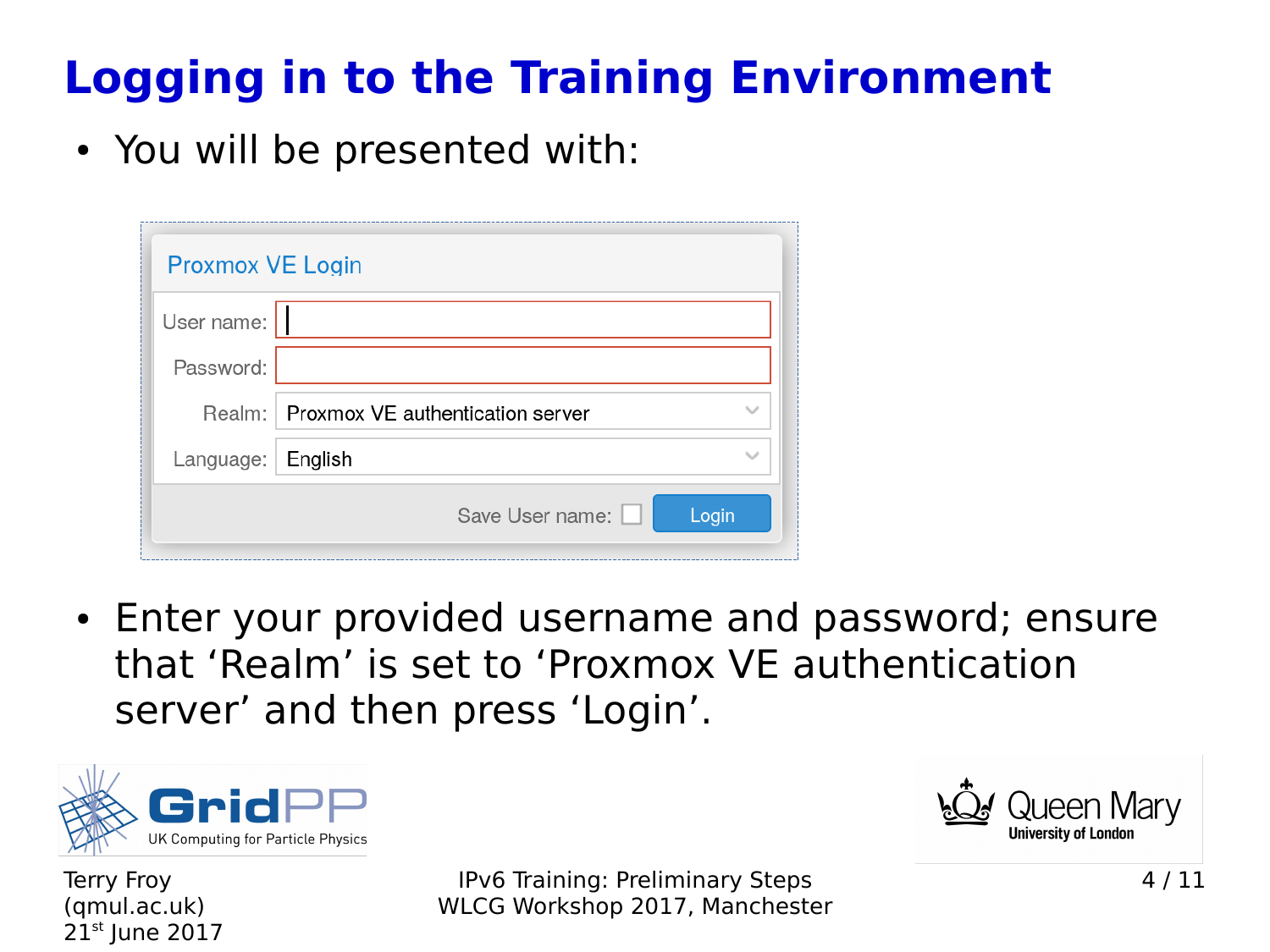### **Using Proxmox Virtual Environment**

- Once you are logged in, you will see all of the hypervisors in our Proxmox cluster.
- On the left-hand side of the interface, you will see:



• In order to see your training machines, you will need to click the '>' to the left of the hypervisor hosting them.



Terry Froy (qmul.ac.uk)  $21<sup>st</sup>$  June 2017

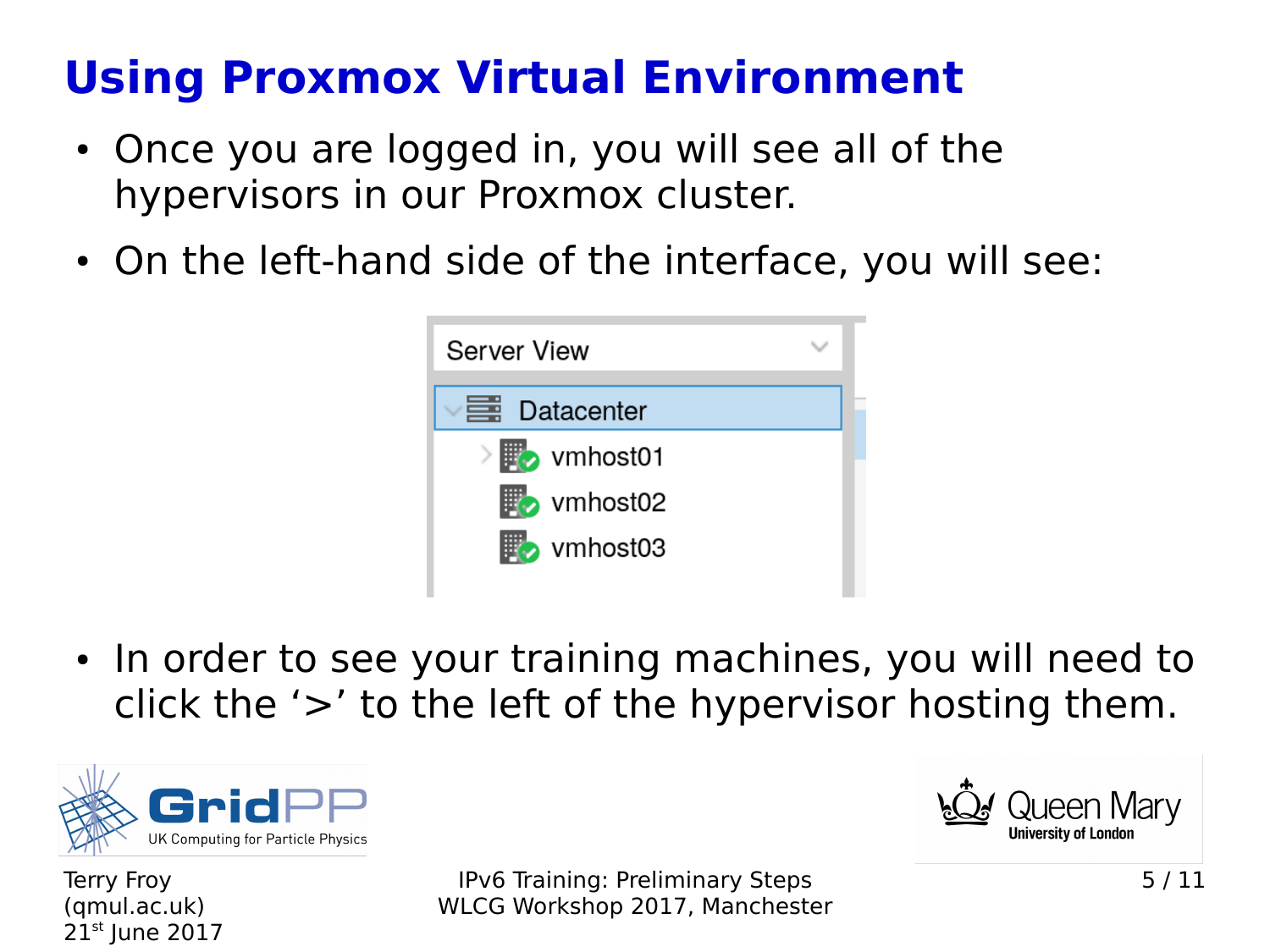# **Accessing your Training Machines**

#### • You will see:



• Click on 'vm1' and the right-hand pane of the interface will update.



Terry Froy (qmul.ac.uk) 21st June 2017

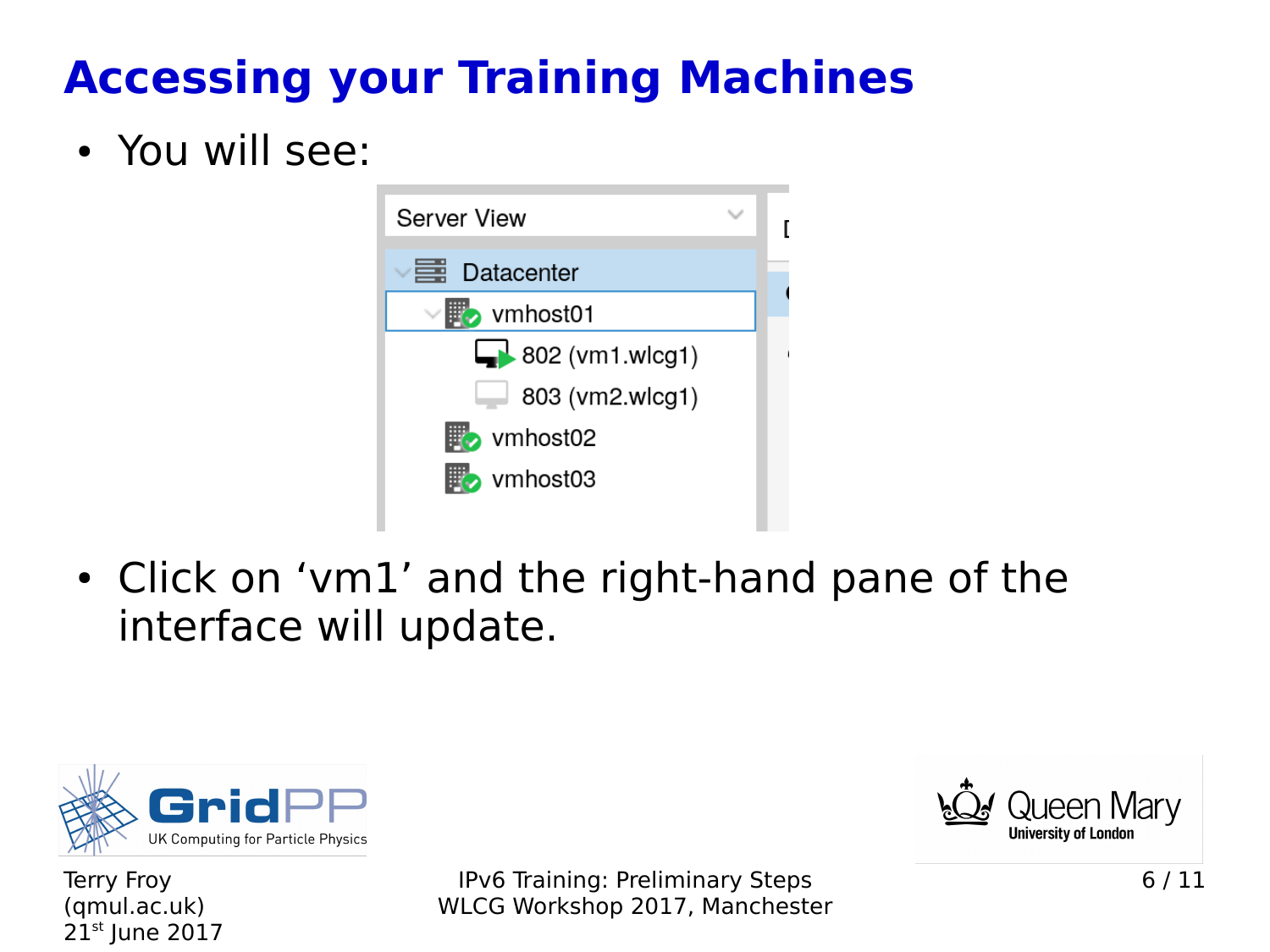## **Controlling your Training Machines**

- Start/Reset will start/reset your machine.
- Shutdown will... I'm sure you can guess!
- Console will present you with the machine console.

|                                  | Virtual Machine 802 ('vm1.wlcg1') on node 'vmhost01' | $\bigcirc$ Shutdown $\big $ $\vee$<br>$\triangleright$ Start | $%$ Reset    | <sup>血</sup> Remove | A Migrate | $\lambda$ Console $\vee$ | <sup>O</sup> Help |              |
|----------------------------------|------------------------------------------------------|--------------------------------------------------------------|--------------|---------------------|-----------|--------------------------|-------------------|--------------|
| $\blacksquare$ Summary           |                                                      |                                                              |              |                     |           | Hour (average)           |                   | $\checkmark$ |
| > Console<br>$\Box$ Hardware     | vm1.wlcg1 (Uptime: 1 day 00:33:48)                   |                                                              | <b>Notes</b> |                     |           |                          | O                 |              |
| <b><math>\Phi</math></b> Options |                                                      |                                                              |              |                     |           |                          |                   |              |
| i≣ Task History                  | Status<br>Managed by HA                              | running<br>No                                                |              |                     |           |                          |                   |              |
| <b>图 Backup</b>                  | Node                                                 | vmhost01                                                     |              |                     |           |                          |                   |              |
| <b>U</b> Firewall<br>$\mathbb D$ |                                                      |                                                              |              |                     |           |                          |                   |              |
|                                  | CPU usage                                            | 2.42% of 2 CPU(s)                                            |              |                     |           |                          |                   |              |
|                                  | Memory usage                                         | 87.56% (3.50 GiB of 4.00 GiB)                                |              |                     |           |                          |                   |              |
|                                  | Bootdisk size                                        | 8.00 GiB                                                     |              |                     |           |                          |                   |              |
|                                  |                                                      |                                                              |              |                     |           |                          |                   |              |
|                                  |                                                      |                                                              |              |                     |           |                          |                   |              |



Terry Froy (qmul.ac.uk)  $21<sup>st</sup>$  June 2017

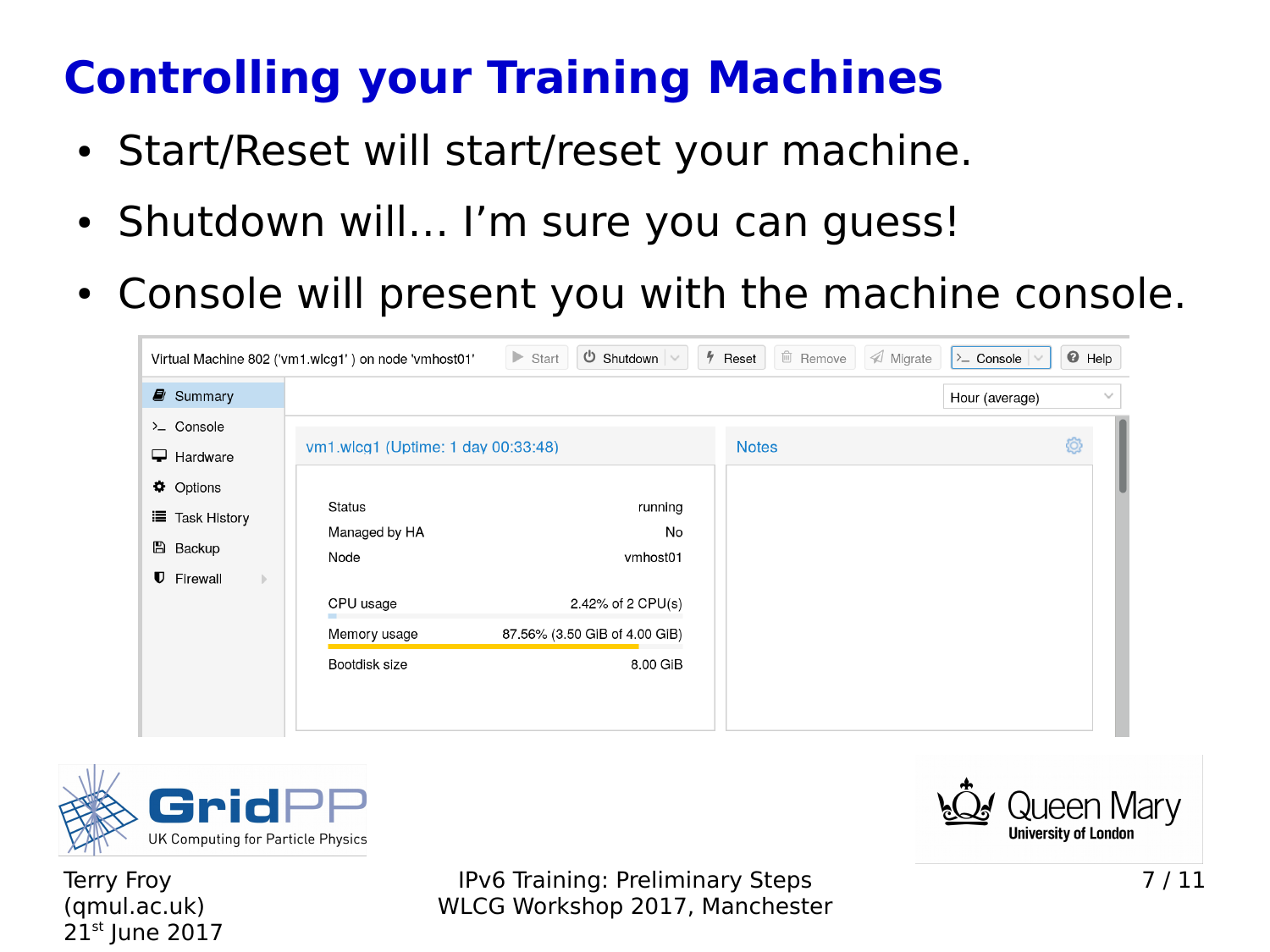### **Training Machine Console**

- The first blue button provides you with a number of keyboard shortcuts (such as CTRL+ALT+DEL).
- The second blue button provides you with a number of machine actions (such as Reset).

| <b>DVM 802 ('vm1.wlcg1') - Mozilla Firefox (Private Browsing)</b>                                          | $-\Box$ $\times$ |
|------------------------------------------------------------------------------------------------------------|------------------|
| <b>① △</b> https://manage.wlcg.esc.qmul.ac.uk/?console=kvm&novnc=1&vmid=802&vmname=vm1.wlcg1&node=vmhost01 |                  |
| Connected (encrypted) to: QEMU (vm1.wlcg1)                                                                 |                  |
| CentOS Linux 7 (Core)<br>Kernel 3.10.0-514.el7.x86_64 on an x86_64                                         |                  |
| $\mathsf{vm1}$ login:                                                                                      | Start            |
|                                                                                                            | Shutdown         |
|                                                                                                            | Stop             |
|                                                                                                            | Reset            |
|                                                                                                            | Suspend          |
|                                                                                                            | Resume           |
|                                                                                                            | Reload           |
|                                                                                                            |                  |



Terry Froy (qmul.ac.uk)  $21<sup>st</sup>$  June 2017

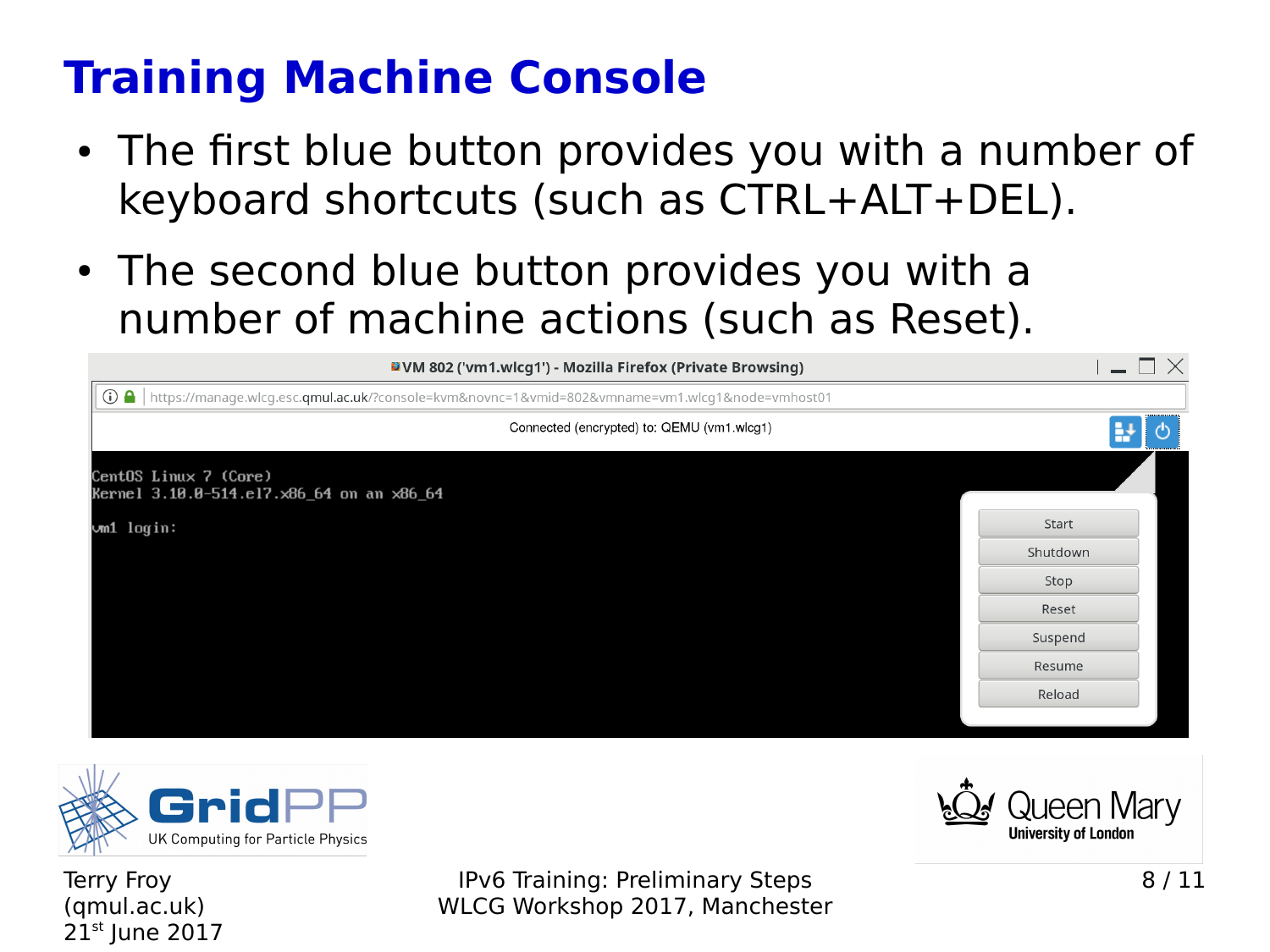### **Training Environment Provisioning Menu**

- If your machine is on, hit 'Reset'.
- If your machine is off, hit 'Start'.
- Your console will show:





Terry Froy (qmul.ac.uk)  $21<sup>st</sup>$  June 2017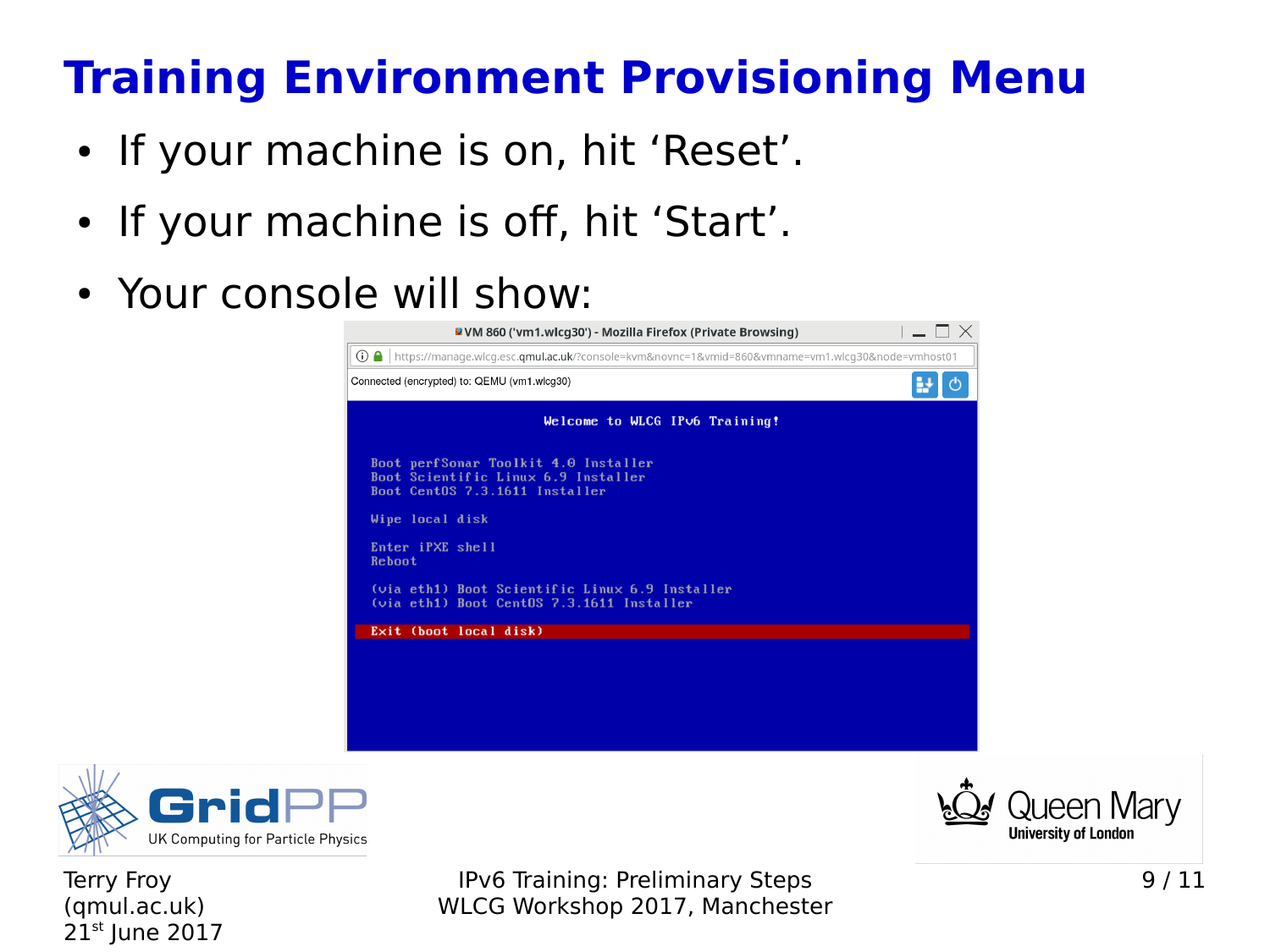### **Onwards and upwards…**

• You should now be familiar with how to access and control your training machines.

### IMPORTANT THINGS TO REMEMBER!

All machines have public IPv4/IPv6 addresses.

Your training machines are registered in DNS as vm1/2.wlcgX.esc.qmul.ac.uk.

There is no firewalling between these machines and the Internet, so...

#### Use **secure** passwords!



Terry Froy (qmul.ac.uk)  $21<sup>st</sup>$  June 2017